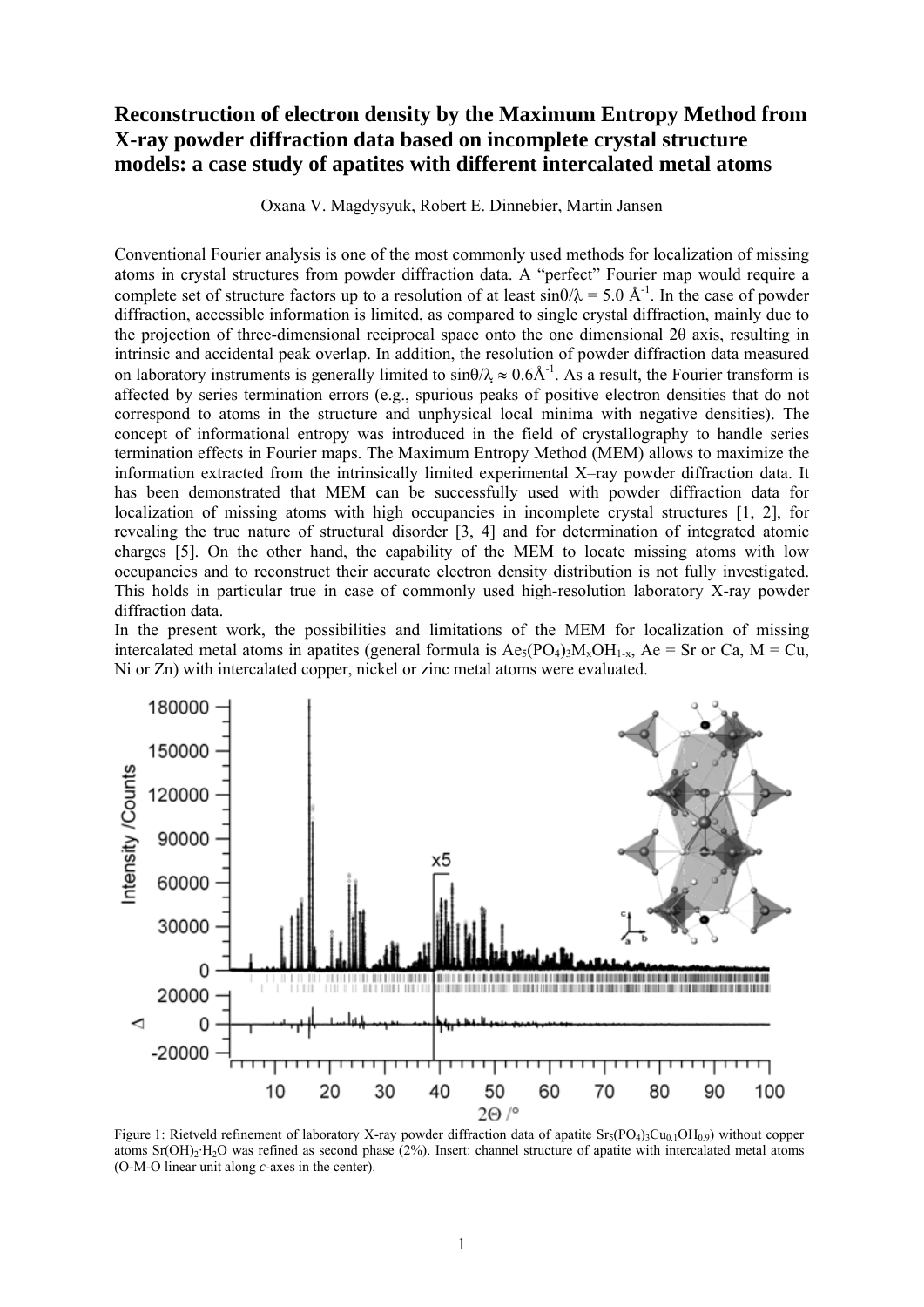X–ray powder diffraction data of all apatites with intercalated copper atoms were collected at room temperature on a laboratory powder diffractometer D8–Advance (Cu–K $\alpha_1$  radiation from a primary Ge(111) monochromator; Linx-Eye position–sensitive detector (PSD)) in Bragg-Brentano geometry (fig. 1). X–ray powder diffraction data of apatites with intercalated zinc and nickel atoms were collected at room temperature on a laboratory powder diffractometer STOE (Cu–K $\alpha_1$  radiation from a primary Ge(111) monochromator; Mythen PSD) in Debye-Scherrer geometry. X–ray powder diffraction data of one series of Sr–apatites were also measured at room temperature at the highresolution powder diffractometer I11 ( $\lambda$ =0.8264(3) Å, Mythen PSD) at Diamond (Great Britain).

We found that the conventional Fourier maps based on  $F_{obs}$  (observed structure factors are calculated from the best incomplete model) contain a lot of spurious peaks with high electron density, making it impossible to locate the intercalated metal atoms unambiguously. Using difference-Fourier maps, copper atoms with occupancies of 0.3, 0.125 and 0.1 could be located, while for compounds with lower concentration of 0.05 the difference-Fourier map contained spurious peaks higher than the peaks at the presumed copper positions. MEM maps based on  $F_{obs}$ ,  $F_{obs}$ +G and  $F_{LeBail}$ +G allowed unambiguous localization of copper atoms with occupancies down to 0.05, which corresponds to approximately 1.4 electrons per site (fig. 2).

The strong advantage of the MEM is the possibility to use G–constraints for overlapping reflections, thus avoiding the model-bias for observed structure factors  $(F_{obs})$  values from Rietveld refinement [4, 5]. The amplitudes of structure factors can be received after a Le Bail fit  $(F_{LeBail})$  without the need any structural information. They also can be used as experimental data for MEM calculations for centrosymmetric structures in combination with phases from Rietveld refinement and G-constraints for overlapping reflections. For non-centrosymmetric structures problems arise in dividing intensities between real and imaginary parts and in assigning phases. Another advantage of the MEM is the possibility to use so-called prior information on the system [6]. In the present work, prior information is provided by the electron density distribution corresponding to a refined independent spherical atom model (ISAM) using the same experimental data (procrystal density). The procrystal prior electron density clearly reduces artifacts and MEM reconstructions with this prior allow the visualization of fine features of the electron density.



Figure 2: Two-dimensional electrondensity maps at *y=0* of apatite  $Ca<sub>5</sub>(PO<sub>4</sub>)<sub>3</sub>Cu<sub>0.05</sub>O<sub>0.5</sub>H<sub>0.45</sub>F<sub>0.5</sub>$ . Contour levels: from 1 to 50 e/ $\AA$ <sup>3</sup>, step 1 e/ $\AA$ <sup>3</sup>. High-resolution laboratory X-ray powder diffraction data with  $sin\theta/\lambda = 0.55 \text{ Å}^{-1}$ a) based on  $F_{obs}$  (with procrystal density for known atoms) b) based on F<sub>obs</sub> (with flat prior) c) based on  $F_{obs}$ +G (with procrystal density for known atoms) d) based on  $F_{\text{LeBail}}+G$  (with procrystal density for known atoms)

The value of the electron density at the position of missing intercalated metal atoms for the MEM maps based on  $F_{obs}$ +G were higher than for the MEM maps based on  $F_{obs}$  due to the better partitioning of the intensities between strongly overlapping reflections. The highest values of the electron density of missing intercalated atoms were obtained in case of MEM maps based on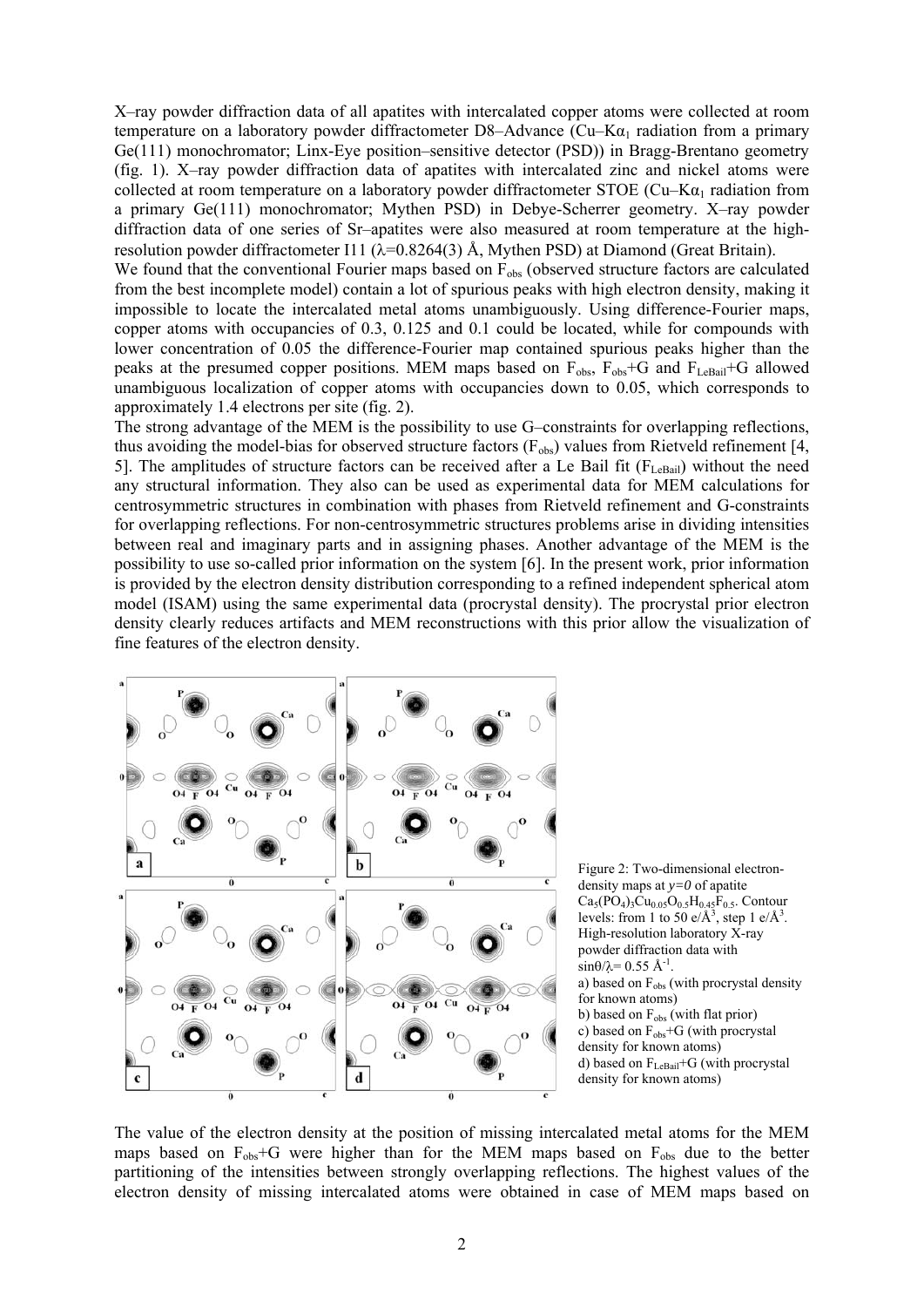$F_{LeBail}$ +G and this value almost coincided with the value of the electron density of copper atoms for MEM calculations with intercalated copper atoms. In the case of MEM calculations based on  $F_{obs}+G$ and  $F_{LeBail}$ +G it was necessary to use the procrystal electron density for all known atoms, because of the reduced information content of group intensities as compared to individual reflections. The differences are mainly caused by different scale factors: the localization of missing atoms based on FLeBail+G was performed with the scale factor from Rietveld refinement of the incomplete structure. Two interesting examples of localization of missing metal atoms are the Sr–apatite with intercalated Zn atoms (fig. 3). A prominent feature of the powder diffraction data of this sample is the strong overlapping of the reflections in comparison to copper containing Sr– and Ca–apatites, which is caused by the change of the lattice parameters – only 9% of reflections are resolved, all other reflections are overlapped. For both samples all MEM maps were successful in localization of missing Zn atoms and the main features of the MEM maps were the same as in the case of Sr–apatite with missing copper atoms. The localization of missing copper atom in fluorine containing Ca– apatite was complicated by the presence of fluorine atoms, with the located copper atom showing a lower value of electron density as compared to fluorine free Ca–apatite.



Figure 3: Two-dimensional electrondensity maps at *y=0* of apatite  $Sr<sub>5</sub>(PO<sub>4</sub>)<sub>3</sub>Zn<sub>0.15</sub>OH<sub>0.8</sub>$ . Contour levels: from 1 to 50  $e/\text{\AA}^3$ , step 1  $e/\text{\AA}^3$ . Highresolution laboratory X-ray powder diffraction data with sin $\theta/\lambda$  = 0.55 Å<sup>-1</sup> a) based on  $F_{obs}$  (with procrystal density for known atoms) b) based on  $F_{obs}$  (with flat prior) c) based on  $F_{obs}$ +G (with procrystal density for known atoms) d) based on F<sub>LeBail</sub>+G (with procrystal density for known atoms)

For confirmation of the reliability of the results received from high-resolution laboratory X-ray powder diffraction data, the high-resolution synchrotron X-ray powder diffraction data were used for the MEM calculations of the Sr-apatite with intercalated copper atoms. Three different values of resolution  $\sin\theta/\lambda=0.55$  Å<sup>-1</sup>,  $\sin\theta/\lambda=0.65$  Å<sup>-1</sup>, and  $\sin\theta/\lambda=0.93$  Å<sup>-1</sup> were considered. The electron density distribution at resolution  $\sin\theta/\lambda=0.55 \text{ Å}^{-1}$  from synchrotron data is very similar to the electron density distribution with the same resolution from laboratory data, but the value of the electron density in the position of the in-channel atoms is higher in case of synchrotron data. With increasing the resolution from  $sin\theta/\lambda=0.55 \text{ Å}^{-1}$  to  $sin\theta/\lambda=0.93 \text{ Å}^{-1}$  for synchrotron powder data, the value of the electron density of the located copper atoms is increased for all MEM maps. These results confirmed that the MEM can be successfully used for the determination of the accurate electron density distribution from high-resolution laboratory X-ray powder diffraction data. The difference between MEM maps from laboratory and synchrotron sources are caused primarily by different instrumental peak profiles and different resolution  $sin\theta/\lambda$ .

As a common tendency it was confirmed that the MEM map based on  $F_{obs}$  is the most biased by the model, and the MEM map based on  $F_{LeBail}$ +G is the least biased by the model. For the MEM maps calculated with procrystal density for known atoms, the value of the electron density of located metal